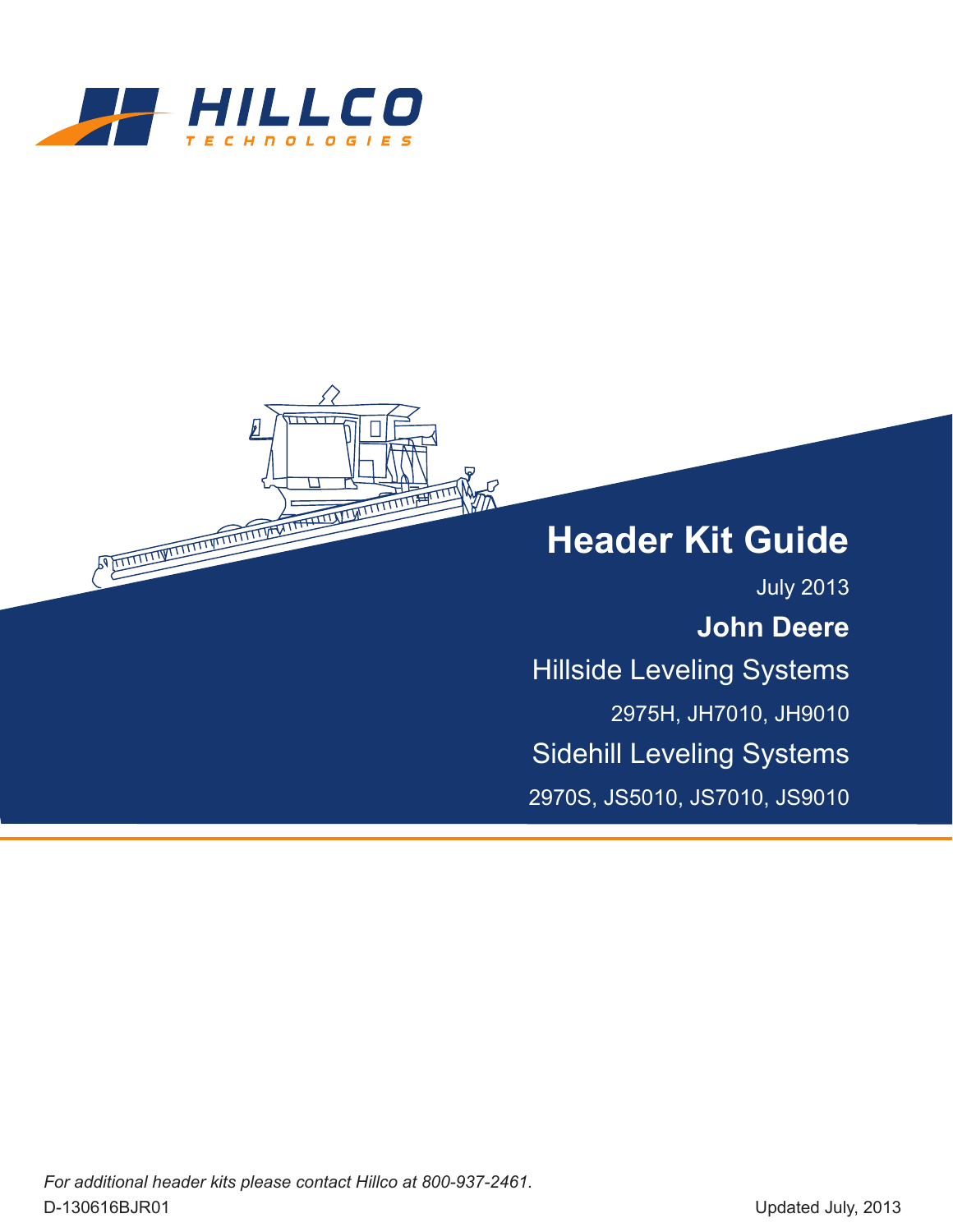

### *2970S Sidehill Header Kits (S/N 2970S-1035- ) Fits 9660-70, 9760-70 & 9860-70 STS Combines*

|                                                                                                                                                                                                                                                                                                                                                                                                                                                 | <b>Header Model</b>                                | Kit#                   | <b>Drivelines</b>       | Part#     | <b>Base Kit</b> | Part#                |
|-------------------------------------------------------------------------------------------------------------------------------------------------------------------------------------------------------------------------------------------------------------------------------------------------------------------------------------------------------------------------------------------------------------------------------------------------|----------------------------------------------------|------------------------|-------------------------|-----------|-----------------|----------------------|
| Pickup<br>Heads                                                                                                                                                                                                                                                                                                                                                                                                                                 | 615                                                | LA-268881              | $\mathbf{1}$            | MC-140001 | $\mathbf{1}$    | LA-268871            |
|                                                                                                                                                                                                                                                                                                                                                                                                                                                 | 914                                                | LA-291401              | 1                       | LA-291391 |                 | <b>None Required</b> |
| Rigid / Flex<br>Platforms                                                                                                                                                                                                                                                                                                                                                                                                                       | 618                                                | LA-268981              | $\mathbf{1}$            | MC-140002 | $\mathbf{1}$    | LA-259931            |
|                                                                                                                                                                                                                                                                                                                                                                                                                                                 | 620, 622, 625, 630                                 | LA-268841              | 1                       | MC-140241 | 1               | LA-259391            |
|                                                                                                                                                                                                                                                                                                                                                                                                                                                 | 635 Head S/N (<br>$-730100$                        | LA-268841              | $\mathbf{1}$            | MC-140241 | $\mathbf{1}$    | LA-259391            |
|                                                                                                                                                                                                                                                                                                                                                                                                                                                 | 635 Head S/N (730101-<br>$\lambda$                 | <b>No Kit Required</b> |                         |           |                 |                      |
|                                                                                                                                                                                                                                                                                                                                                                                                                                                 | 920, 922, 925, 930 Head S/N (<br>$-685400$         | LA-268921              | $\overline{2}$          | MC-140241 | $\mathbf{1}$    | LA-244071            |
|                                                                                                                                                                                                                                                                                                                                                                                                                                                 | 920, 922, 925, 930 Head S/N (685401-               | LA-268941              | $\mathbf 2$             | MC-140241 | 1               | LA268931             |
|                                                                                                                                                                                                                                                                                                                                                                                                                                                 | 625D, 630D, 635D                                   | LA-275101              | $\mathbf{1}$            | MC-147971 | $\mathbf{1}$    | LA-275111            |
| <b>Draper Heads</b>                                                                                                                                                                                                                                                                                                                                                                                                                             | 635FD***/640FD****                                 | LA-301251              | 1                       | MC-152561 | 1               | LA-301231            |
|                                                                                                                                                                                                                                                                                                                                                                                                                                                 | 925D, 930D, 936D                                   | <b>Call Hillco</b>     |                         |           |                 |                      |
|                                                                                                                                                                                                                                                                                                                                                                                                                                                 | MacDon D60/FD70 (MY2011 & Earlier)                 | LA-299961              | 1                       | MC-151821 | 1               | LA-299941            |
|                                                                                                                                                                                                                                                                                                                                                                                                                                                 | MacDon D60/FD70, MacDon D65/FD75 (MY2012 & Later)  | LA-297621              | $\mathbf{1}$            | MC-151821 | $\mathbf{1}$    | LA-297611            |
|                                                                                                                                                                                                                                                                                                                                                                                                                                                 | 606C                                               | LA-268641              | $\mathbf{1}$            | MC-146951 | 1               | LA-268621            |
|                                                                                                                                                                                                                                                                                                                                                                                                                                                 | 606C SM                                            | LA-274491              | $\mathbf{1}$            | MC-149191 | $\mathbf{1}$    | LA-268621            |
|                                                                                                                                                                                                                                                                                                                                                                                                                                                 | <b>608C</b> Head S/N (<br>$-745100$                | LA-268651              | $\mathbf 2$             | MC-141992 | 1               | LA-268521            |
|                                                                                                                                                                                                                                                                                                                                                                                                                                                 | 608C** Head S/N (745101- )                         | LA-306051              | $\mathbf{1}$            | MC-147081 | $\mathbf{1}$    | LA-306041            |
|                                                                                                                                                                                                                                                                                                                                                                                                                                                 | 608C SM Head S/N (<br>$-745100$                    | LA-274551              | $\mathbf 2$             | MC-146701 | 1               | LA-268521            |
|                                                                                                                                                                                                                                                                                                                                                                                                                                                 | 608C SM Head S/N (745101-)                         | LA-306101              | $\mathbf{1}$            | MC-147081 | $\mathbf{1}$    | LA-306091            |
|                                                                                                                                                                                                                                                                                                                                                                                                                                                 | 612C 20" ROW Head S/N (<br>-745100)                | LA-268671              | $\mathbf{2}$            | MC-141992 | 1               | LA-268531            |
|                                                                                                                                                                                                                                                                                                                                                                                                                                                 | 612C 20" ROW Head S/N (745101- )                   | <b>No Kit Required</b> |                         |           |                 |                      |
|                                                                                                                                                                                                                                                                                                                                                                                                                                                 | 612C 20" ROW SM Head S/N (<br>$-745100$            | LA-296831              | 2                       | MC-146701 | 1               | LA-268531            |
|                                                                                                                                                                                                                                                                                                                                                                                                                                                 | 612C 20" ROW SM Head S/N (745101-<br>$\rightarrow$ | <b>No Kit Required</b> |                         |           |                 |                      |
| Corn Heads                                                                                                                                                                                                                                                                                                                                                                                                                                      | 612C 30" ROW Head S/N (<br>$-745100$               | LA-268681              | $\overline{\mathbf{2}}$ | MC-141992 | 1               | LA-268541            |
|                                                                                                                                                                                                                                                                                                                                                                                                                                                 | 612C 30" ROW Head S/N (745101-<br>$\rightarrow$    | No Kit required        |                         |           |                 |                      |
|                                                                                                                                                                                                                                                                                                                                                                                                                                                 | 612C 30" ROW SM Head S/N (<br>-745100)             | LA-274541              | $\mathbf{2}$            | MC-146701 | 1               | LA-268541            |
|                                                                                                                                                                                                                                                                                                                                                                                                                                                 | 612C 30" ROW SM Head S/N (745101-                  | LA-299951              | $\overline{2}$          | MC-146701 | $\mathbf{1}$    | LA-299941            |
|                                                                                                                                                                                                                                                                                                                                                                                                                                                 | 693 Head S/N (<br>$-695000$                        | LA-269071              | $\mathbf 2$             | MC-140002 |                 | None                 |
|                                                                                                                                                                                                                                                                                                                                                                                                                                                 | 693 Head S/N (695001-                              | LA-268961              | $\overline{2}$          | MC-140002 | $\mathbf{1}$    | LA-261862            |
|                                                                                                                                                                                                                                                                                                                                                                                                                                                 | 893                                                | LA-268911              | $\overline{2}$          | MC-140241 | 1               | LA-259681            |
|                                                                                                                                                                                                                                                                                                                                                                                                                                                 | 1293 Head S/N (<br>$-695000$                       | LA-268851              | $\overline{2}$          | MC-140241 | $\mathbf{1}$    | LA-259681            |
|                                                                                                                                                                                                                                                                                                                                                                                                                                                 | 1293 Head S/N (695001 -                            | LA-268861              | $\mathbf{2}$            | MC-141991 | 1               | LA-259681            |
| Call Hillco for header kits on all Levelers S/N 2970S-1001 thru 2970S-1034<br>Driveline and base kit only needed for early MY12 models. No kit is required for Later MY12 models and newer<br>-2970S-12001), an S series transition update is required in order to use the 635FD, a CV driveline is still needed<br>On leveling system (<br>On leveling system (<br>-2970S-12999) a complete S series adapter only is required to use the 640FD |                                                    |                        |                         |           |                 |                      |

**\*\*\* On leveling system ( -2970S-12001), an S series transition update is required in order to use the 635FD, a CV driveline is still needed**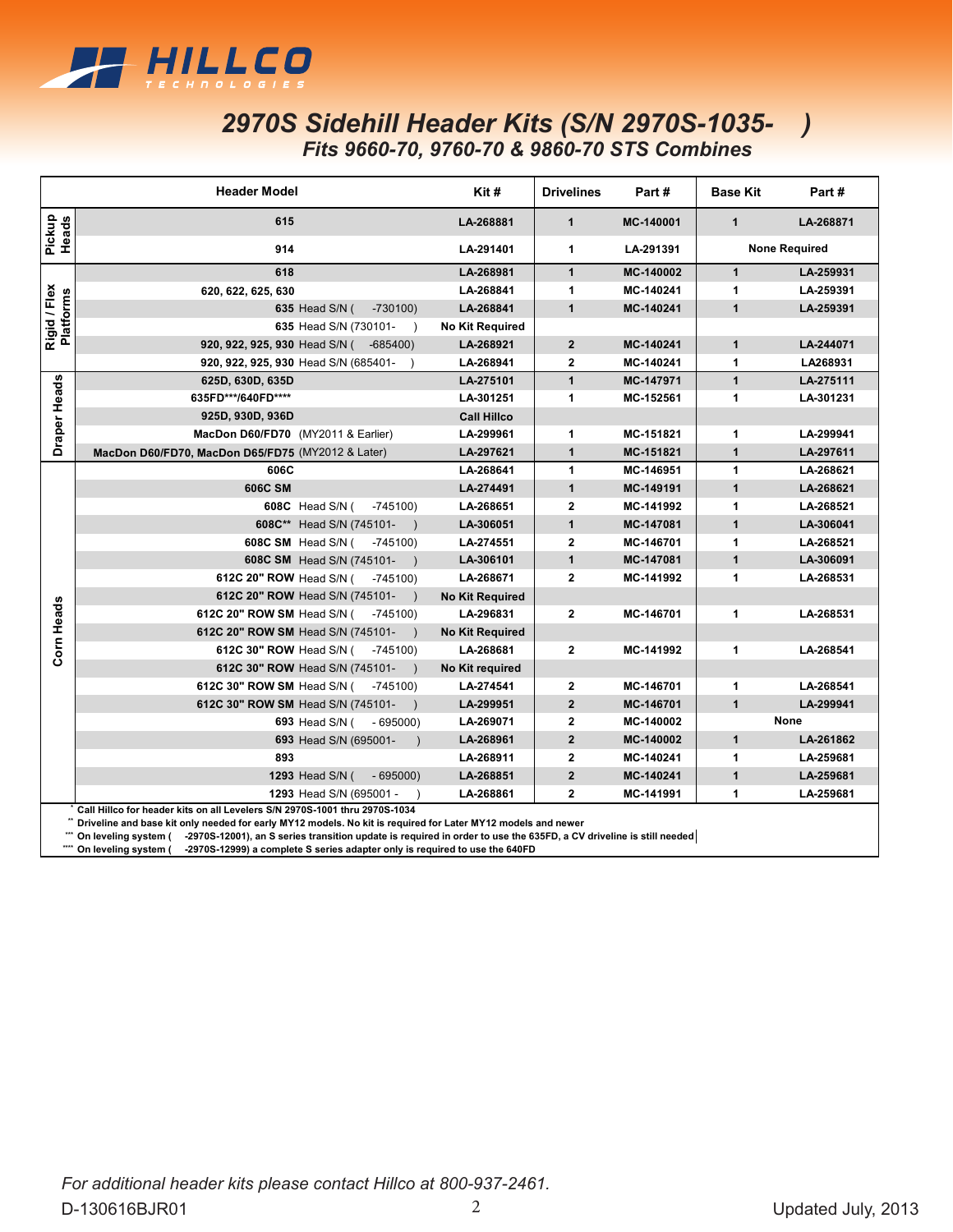

### *JS5010 Sidehill Header Kits Fits S550 Combines*

|                           | <b>Header Model</b>                        | Kit#               | <b>Drivelines</b> | Part#     | <b>Base Kits</b> | Part#                |
|---------------------------|--------------------------------------------|--------------------|-------------------|-----------|------------------|----------------------|
| Pickup<br>Heads           | 615                                        | LA-268881          | $\mathbf{1}$      | MC-140001 | $\mathbf{1}$     | LA-268871            |
|                           | 914                                        | LA-291401          | 1                 | LA-291391 |                  | <b>None</b>          |
| Rigid / Flex<br>Platforms | 618                                        | LA-268981          | $\mathbf{1}$      | MC-140002 | $\mathbf 1$      | LA-259931            |
|                           | 620, 622, 625, 630                         | LA-268841          | 1                 | MC-140241 | 1                | LA-259391            |
|                           | 635 Head S/N (<br>$-730100$                | LA-268841          | $\mathbf{1}$      | MC-140241 | 1                | LA-259391            |
|                           | 920, 922, 925, 930 Head S/N (<br>$-685400$ | LA-268921          | 2                 | MC-140241 | 1                | LA-244071            |
|                           | 920, 922, 925, 930 Head S/N (685401-       | LA-268941          | $\overline{2}$    | MC-140241 | 1                | LA268931             |
| Draper<br>Heads           | 625D, 630D                                 | LA-275101          | 1                 | MC-147971 | 1                | LA-275111            |
|                           | 925D, 930D                                 | <b>Call Hillco</b> |                   |           |                  |                      |
|                           | 606C                                       | LA-268641          | 1                 | MC-146951 | 1                | LA-268621            |
|                           | <b>606C SM</b>                             | LA-274491          | $\mathbf{1}$      | MC-149191 | 1                | LA-268621            |
|                           | 608C<br>Head S/N (<br>$-745100$            | LA-268651          | 2                 | MC-141992 | 1                | LA-268521            |
|                           | 608C Head S/N (745101-                     | LA-306051          | $\mathbf{1}$      | MC-147081 | 1                | LA-306041            |
| Corn Heads                | 608C SM Head S/N (<br>$-745100$            | LA-274551          | 2                 | MC-146701 | 1                | LA-268521            |
|                           | 608C SM Head S/N (745101-                  | LA-306101          | 1                 | MC-147081 | 1                | LA-306091            |
|                           | 693 Head S/N (<br>$-695000$                | LA-269071          | $\mathbf{2}$      | MC-140002 |                  | <b>None Required</b> |
|                           | 693 Head S/N (695001-                      | LA-268961          | $\overline{2}$    | MC-140002 | $\mathbf 1$      | LA-261862            |
|                           | 893                                        | LA-268911          | $\mathbf{2}$      | MC-140241 | 1                | LA-259681            |
|                           | $-695000$<br><b>1293 Head S/N (</b>        | LA-268851          | $\overline{2}$    | MC-140241 | $\mathbf{1}$     | LA-259681            |
|                           | 1293 Head S/N (695001 -                    | LA-268861          | 2                 | MC-141991 | 1                | LA-259681            |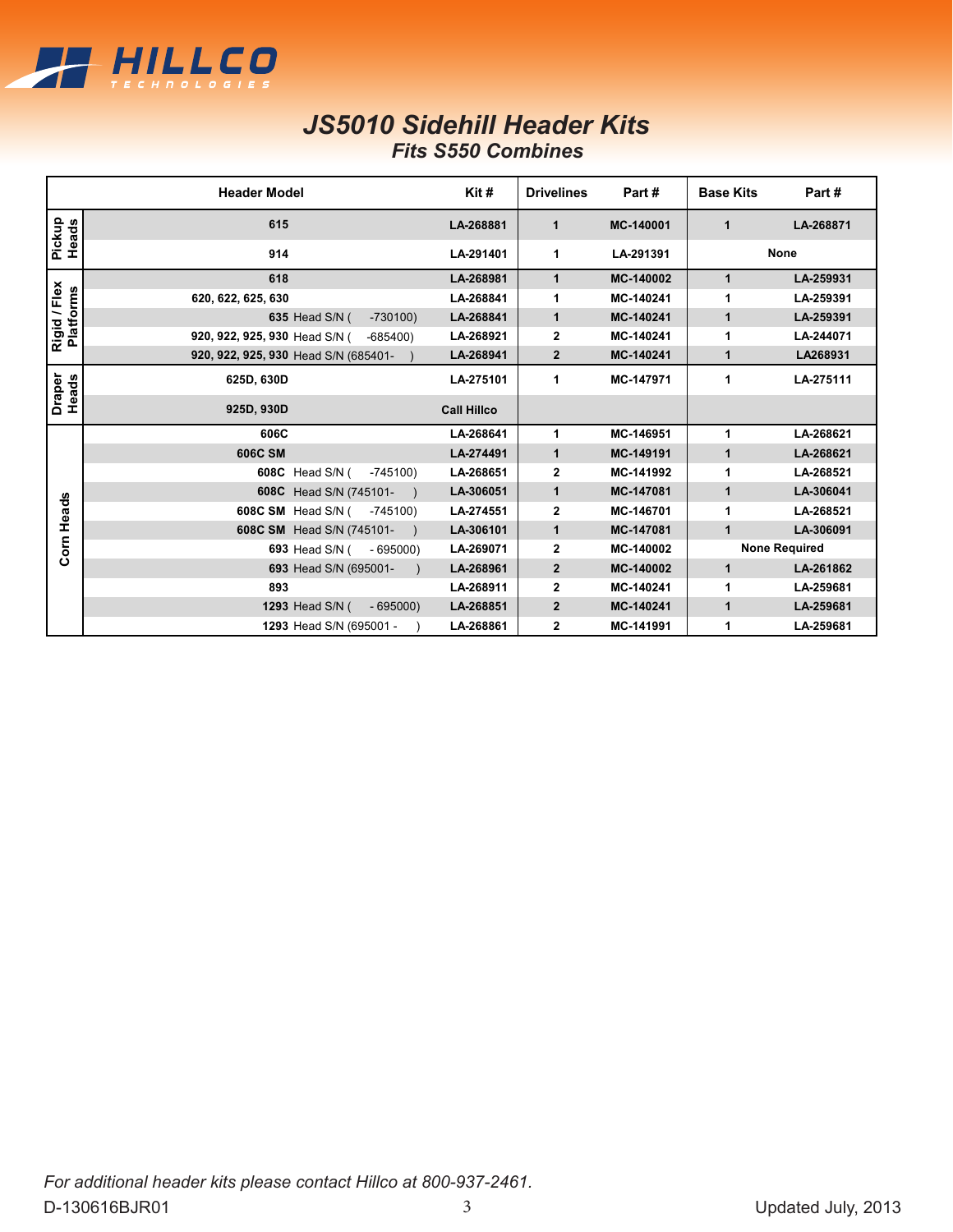

## *JS7010 / JS9010 Sidehill Header Kits Fits S650, S660 & S670 / S680 & S690 Combines*

|                           | <b>Header Model</b>                               | $K$ it#                | <b>Drivelines</b>         | Part#     | <b>Base Kit</b> | Part#                |
|---------------------------|---------------------------------------------------|------------------------|---------------------------|-----------|-----------------|----------------------|
| Pickup<br>Heads           | 615                                               | LA-268881              | $\mathbf{1}$<br>MC-140001 |           | $\mathbf{1}$    | LA-268871            |
|                           | 914                                               | LA-291401              | <b>None Required</b>      |           | 1               | LA-291391            |
|                           | 618                                               | LA-268981              | $\mathbf{1}$              | MC-140002 | $\mathbf{1}$    | LA-259931            |
| Rigid / Flex<br>Platforms | 620, 622, 625, 630                                | LA-268841              | 1                         | MC-140241 | 1               | LA-259391            |
|                           | 635 Head S/N (<br>$-730100$                       | LA-268841              | $\mathbf{1}$              | MC-140241 | $\overline{1}$  | LA-259391            |
|                           | 635 Head S/N (730101-<br>$\rightarrow$            | <b>No Kit Required</b> |                           |           |                 |                      |
|                           | 920, 922, 925, 930 Head S/N ( -685400)            | LA-268921              | $\overline{2}$            | MC-140241 | $\overline{1}$  | LA-244071            |
|                           | 920, 922, 925, 930 Head S/N (685401-              | LA-268941              | $\overline{2}$            | MC-140241 | 1               | LA268931             |
|                           | 625D, 630D, 635D                                  | LA-275101              | $\mathbf{1}$              | MC-147971 | $\mathbf{1}$    | LA-275111            |
|                           | 635FD**/640FD***                                  | LA-301251              | 1                         | MC-152561 | 1               | LA-301231            |
| <b>Draper Heads</b>       | 925D, 930D, 936D                                  | LA-275101              | $\mathbf{1}$              | MC-147971 | $\mathbf{1}$    | LA-275111            |
|                           | MacDon D60/FD70 (MY2011 & Earlier)                | LA-299961              | 1                         | MC-151821 | 1               | LA-299941            |
|                           | MacDon D60/FD70, MacDon D65/FD75 (MY2012 & Later) | LA-297621              | $\mathbf{1}$              | MC-151821 | $\overline{1}$  | LA-297611            |
|                           | 606C                                              | LA-268641              | 1                         | MC-146951 | 1               | LA-268621            |
|                           | 606C SM                                           | LA-274491              | $\mathbf{1}$              | MC-149191 | $\mathbf{1}$    | LA-268621            |
|                           | 608C Head S/N (<br>$-745100$                      | LA-268651              | $\overline{2}$            | MC-141992 | 1               | LA-268521            |
|                           | 608C Head S/N (745101-<br>$\rightarrow$           | LA-306051              | $\mathbf{1}$              | MC-147081 | $\mathbf{1}$    | LA-306041            |
|                           | 608C SM Head S/N (<br>$-745100$                   | LA-274551              | $\mathbf{2}$              | MC-146701 | 1               | LA-268521            |
|                           | 608C SM Head S/N (745101-                         | LA-306101              | $\mathbf{1}$              | MC-147081 | $\mathbf{1}$    | LA-306091            |
|                           | 612C 20" ROW Head S/N (<br>$-745100$              | LA-268671              | $\overline{2}$            | MC-141992 | 1               | LA-268531            |
|                           | 612C 20" ROW Head S/N (745101-                    | <b>No Kit Required</b> |                           |           |                 |                      |
|                           | 612C 20" ROW SM Head S/N (<br>$-745100$           | LA-296831              | $\overline{2}$            | MC-146701 | 1               | LA-268531            |
|                           | 612C 20" ROW SM Head S/N (745101-                 | <b>No Kit Required</b> |                           |           |                 |                      |
|                           | 612C 30" ROW Head S/N (<br>$-745100$              | LA-268681              | $\mathbf{2}$              | MC-141992 | 1               | LA-268541            |
|                           | 612C 30" ROW Head S/N (745101-                    | <b>No Kit required</b> |                           |           |                 |                      |
|                           | 612C 30" ROW SM Head S/N (<br>-745100)            | LA-274541              | $\overline{2}$            | MC-146701 | 1               | LA-268541            |
| Corn Heads                | 612C 30" ROW SM Head S/N (745101-                 | LA-299951              | $\overline{2}$            | MC-146701 | $\mathbf{1}$    | LA-268541            |
|                           | 616C Head S/N ( -745100)                          | LA-274541              | $\overline{2}$            | MC-147601 | 1               | LA-268541            |
|                           | 616C Head S/N (745101-<br>$\rightarrow$           | <b>No Kit Required</b> |                           |           |                 |                      |
|                           | 616C SM Head S/N ( -745100)                       | LA-274541              | $\mathbf{2}$              | MC-147601 | 1               | LA-268541            |
|                           | 616C SM Head S/N (745101-<br>$\rightarrow$        | LA-99951               | $\overline{2}$            | MC-146701 | $\mathbf{1}$    | LA-299941            |
|                           | 618C SM Head S/N (745101-<br>$\lambda$            | LA-99951               | $\mathbf{2}$              | MC-146701 | 1               | LA-299941            |
|                           | 618C Head S/N (745101-<br>$\lambda$               | <b>No Kit Required</b> |                           |           |                 |                      |
|                           | 693 Head S/N ( - 695000)                          | LA-269071              | $\mathbf{2}$              | MC-140002 |                 | <b>None Required</b> |
|                           | 693 Head S/N (695001-<br>$\lambda$                | LA-268961              | $\overline{2}$            | MC-140002 | $\mathbf{1}$    | LA-261862            |
|                           | 893                                               | LA-268911              | $\overline{2}$            | MC-140241 | 1               | LA-259681            |
|                           | 1293 Head S/N (<br>$-695000$                      | LA-268851              | $\overline{2}$            | MC-140241 | $\overline{1}$  | LA-259681            |
|                           | 1293 Head S/N (695001 -                           | LA-268861              | $\overline{2}$            | MC-141991 | 1               | LA-259681            |